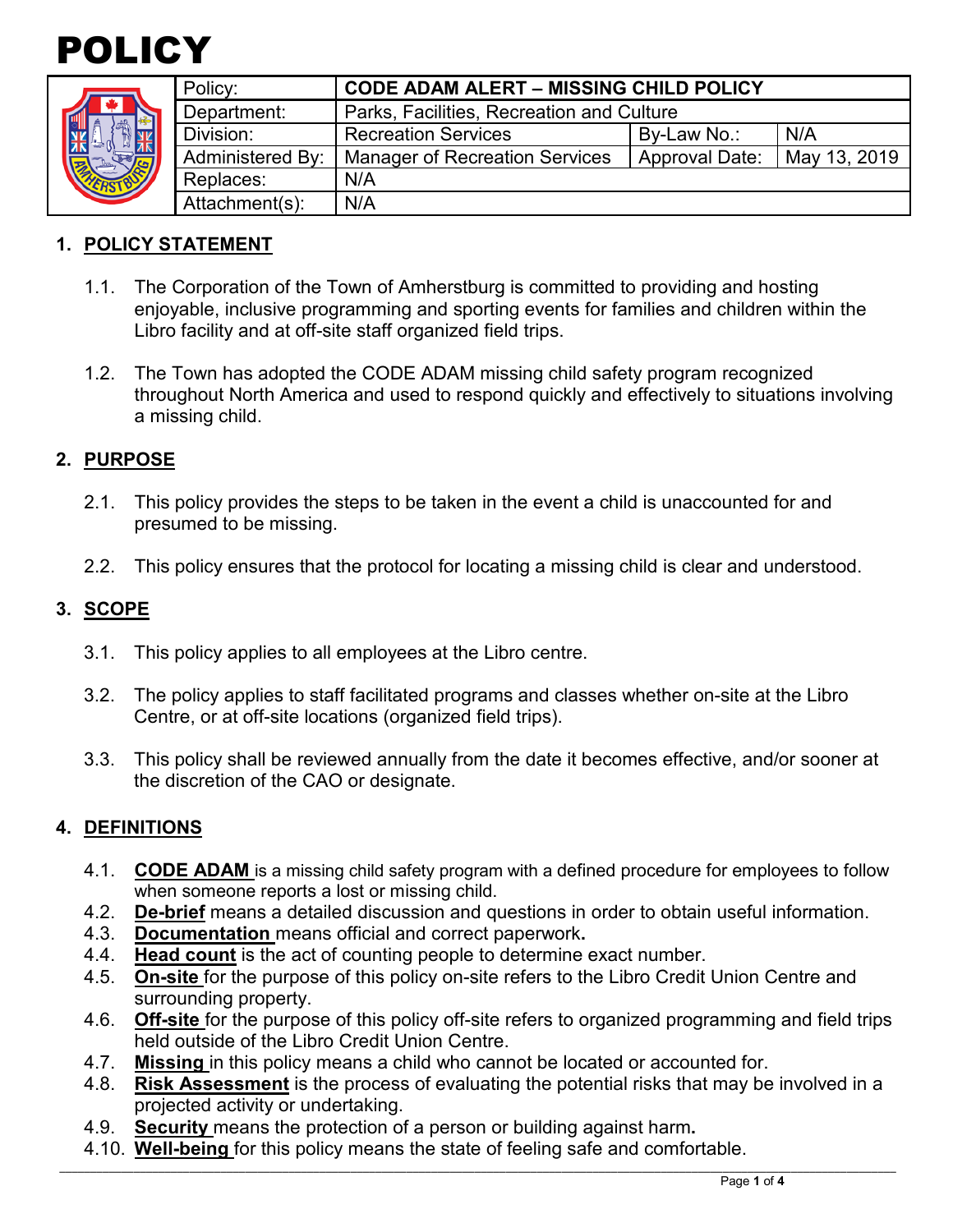Other common definitions, acronyms, and terms are available in the Glossary located on the Town's Policies webpage or the Town (T:) drive.

# **5. INTERPRETATIONS**

Any reference in this policy to any statute or any section of a statute shall, unless expressly stated, be deemed to be reference to the statute as amended, restated or re-enacted from time to time. Any references to a by-law or Town policy shall be deemed to be a reference to the most recent passed policy or by-law and any replacements thereto.

## **6. GENERAL CONDITIONS**

This Policy will address two (2) scenarios where the CODE ADAM Alert would be executed.

- **1.** When a child is reported missing by a parent or guardian at the Libro Credit Union Centre which serves as the hub for activities in Amherstburg. See 6.1 **Libro Centre**.
- **2.** When a child enrolled in a class or program operated through the Libro Credit Union Centre has been reported missing by a staff person. See 6.2 **Town Recreational Programs and Activities.**

#### 6.1. **Libro Centre**

The Libro Credit Union Centre is considered the hub of recreational activity in the Town Amherstburg.

- 6.1.1. The facility leases space to:
	- 6.1.1.1. Residents for social events such as showers, birthday parties etc.
	- 6.1.1.2. Service groups and organizations for sporting and meeting events.
- 6.1.2. Occasions when a child may go missing:
	- 6.1.2.1. A child attending an event may go to the washroom or the food court unaccompanied and not return to the adult/guardian.
	- 6.1.2.2. A child may wander out of the adult/guardian's line of sight and become lost.
- 6.1.3. Responsible Security Practices And Precautionary Measures
	- 6.1.3.1. The Manager and other designated staff will conduct an annual Risk Assessment to consider all aspects of the programs, activities including the facility and the environment.
	- 6.1.3.2. Staff Training will include:
		- a. A review of the CODE ADAM Alert Policy and Procedure to ensure a thorough understanding of the requirements;
		- b. A study of the physical environment including all entrances and exits in the facility and high risk areas and blind spots such as stairwells, bathrooms, spectator seating in both rinks and food court.
		- c. Health & Safety and other related training requirements.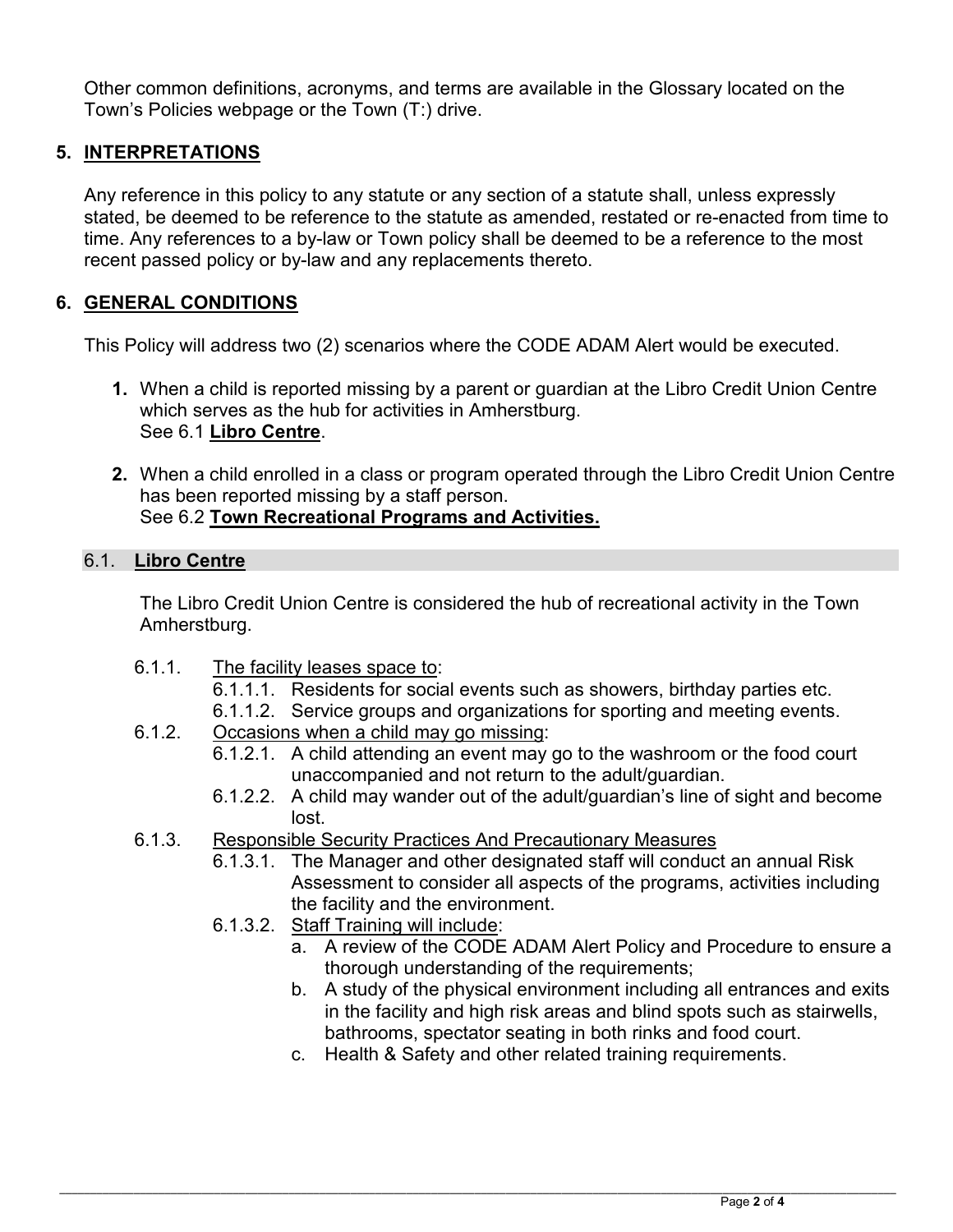# 6.1.4. Missing Child – Code Adam Alert

In the event an adult reports a missing child, staff will follow the detailed steps outlined in the CODE ADAM Alert Procedure. Utilizing the public address system, Guest Services staff will announce a Code Adam and describe the child's physical features and clothing. If the child is not located within 10 minutes, staff will call the Police and provide a detailed description of the child and his/her last known whereabouts. The Manager of Recreation Services and the Director of Parks, Recreation, Culture and Tourism will be notified. The search will continue until the child is found.

# 6.2. **Town Recreational Programs and Activities**

The Town of Amherstburg provides numerous recreational programs and classes for children and youth that are facilitated through the Libro Centre by Town staff.

6.2.1. Safety and Well-being

The safety and well-being of all children attending or enrolled in Town programs and activities is paramount. Staff will endeavour to know the whereabouts of the children at all times.

- 6.2.2. Occasions when a child may go missing:
	- a. Transitioning from one activity room to another.
	- b. Transitioning to or from outdoor activities.
	- c. Going to the washroom, or to another room.
- 6.2.3. Responsible Security Practices And Precautionary Measures:
	- 6.2.3.1. The Manager and other designated staff will conduct an annual Risk Assessment to consider all aspects of the programs, activities including the facility and the environment.
	- 6.2.3.2. Child Instruction and Parent Reminder
		- a. Every child in attendance will be instructed in general safety and security rules. All parents/guardians responsible for dropping off or picking up children will be reminded of the daily sign in/out requirement including photo identification.
	- 6.2.3.3. Staff Training:
		- a. A review of the CODE ADAM Alert Policy and Procedure to ensure a thorough understanding of the requirements;
		- b. A study of the physical environment including all entrances and exits in the facility and high risk areas and blind spots such as stairwells, bathrooms, spectator seating in both rinks and food court.
		- c. Health & Safety and other related training requirements.
- 6.2.4. On-Site (Libro Centre) and Off-Site Programming (Fieldd Trips) Most recreational activities are held at the Libro Credit Union Centre. Occasionally an off-site field trip is planned to explore, discover and enhance the child's knowledge of their surrounding community. The CODE ADAM Alert Policy and Procedure applies in both situations.
- 6.2.5. Missing Child

In the event a child is unaccounted for and presumed missing, staff will follow the detailed steps outlined in the CODE ADAM Alert Procedure. Staff will immediately engage in the assistance of all staff and other available resources in the effort to locate the missing child. For off-site activities and where possible, the venues' administration and security personnel will be advised in order to assist in the search.